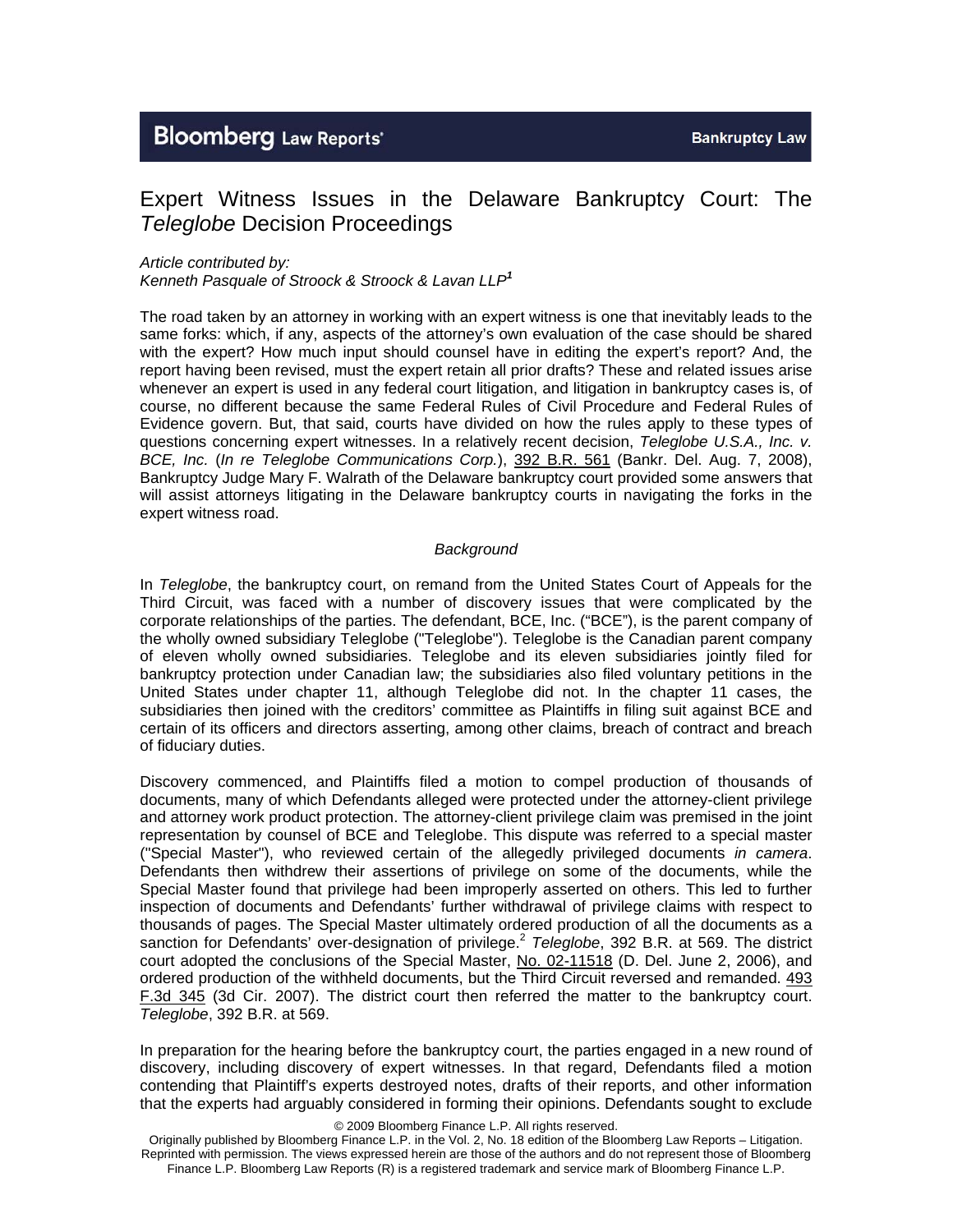the experts' respective testimony as a sanction for spoliation of evidence. The bankruptcy court denied the motion, but compelled production of notes of a meeting between Plaintiffs' counsel and experts, as well as records of comments or information provided by counsel to the experts for use in forming opinions. Ultimately, Plaintiffs did not produce any notes regarding this meeting, although eleven boxes of recorded communications were produced. *Id.* at 569-71.

# *Production of Draft Expert Reports*

Defendants argued, in connection with their spoliation motion, that Plaintiffs had intentionally destroyed draft expert reports that should have been produced. The argument hinged on Federal Rule of Civil Procedure  $26(a)(2)(B)$ , which mandates disclosure of a report from any expert likely to testify, including:

- (i) a complete statement of all opinions the witness will express and the basis and reasons for them;
- (ii) the data or other information considered by the witness in forming them;
- (iii) any exhibits that will be used to summarize or support them;
- (iv) the witness's qualifications, including a list of all publications authored in the previous 10 years;
- (v) a list of all other cases in which, during the previous 4 years, the witness testified as an expert at trial or by deposition; and
- (vi) a statement of the compensation to be paid for the study and testimony in the case.

In 1993, subsection (ii) of the rule was amended to require disclosure of data or other information *"considered*" by an expert in forming an opinion, from the prior requirement of disclosure of information *"relied upon*" by an expert in forming an opinion. Courts interpreting the revised rule soon split on the issue of whether draft expert reports are to be preserved and produced pursuant to Rule 26(a)(2)(B).<sup>3</sup> *Id.* at 571-72.

The *Teleglobe* bankruptcy court sided with the courts that found that draft reports need not be produced. The court provided both a textual and a policy justification for its holding. *Id.* at 572-73. First, according to the court, the language of the rule does not expressly indicate that draft reports should be disclosed, and thus the court found it "[il]logical that the Rule would require" production of a final written report that would "include a list of all the drafts of that report." The court disagreed with Defendants' argument that prior draft reports were "considered" by an expert in reaching the expert's opinions, finding that the expert "considers" only underlying data and that "the prior drafts are simply preliminary iterations of his opinion." *Id.*

Second, as a matter of policy, the court held that production of draft reports would be "a completely unworkable reading of the rules" that "would mire the courts in battles over each draft of an expert's report." Specifically, the court worried that the mechanics of modern computer word processing programs render it nearly impossible to determine what would qualify as a "draft" to be preserved. Arguably, any change of "a section, a paragraph, a sentence, or even a word" would qualify as a new draft to be preserved so it could be produced. *Id.* at 573. The bankruptcy court found this unreasonable and therefore concluded that drafts of an expert's report are not required to be produced pursuant to Rule 26(a)(2)(B).

# *Production of Attorney Work Product Provided to an Expert Witness*

Defendants also argued in their spoliation motion that Plaintiff's experts' opinions were influenced by comments and information provided to them by counsel and the other expert. According to Defendants, the experts "considered" within the meaning of Rule 26(a)(2)(B)(ii) such comments in rendering their opinions and, accordingly, such information should be produced regardless of any privilege or protection from disclosure that might otherwise apply to such information. *Id.* at 574. This issue, too, had produced a split in the courts as to whether the "considered" language of

Originally published by Bloomberg Finance L.P. in the Vol. 2, No. 18 edition of the Bloomberg Law Reports – Litigation. Reprinted with permission. The views expressed herein are those of the authors and do not represent those of Bloomberg Finance L.P. Bloomberg Law Reports (R) is a registered trademark and service mark of Bloomberg Finance L.P.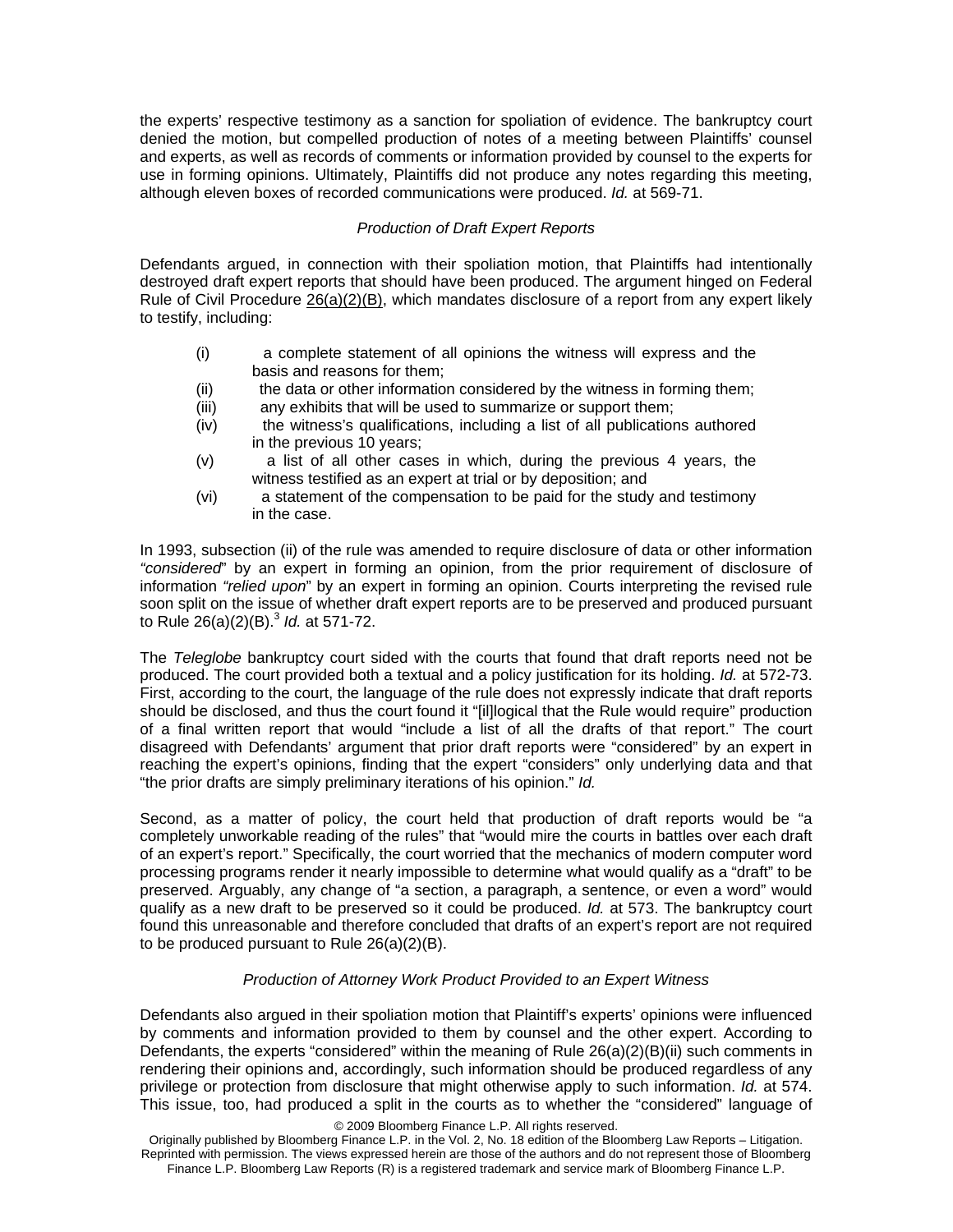Rule 26(a)(2)(B)(ii) mandates production of otherwise protected attorney work product if that work product is "considered" by an expert in preparing her or his opinion. *Id.* at 574-76. The courts mandating production in such cases view the sharing with an expert of otherwise protected work product as a waiver. *See, e.g., Regional Airport Auth. v. LFG, LLC*, 460 F.3d 697, 716-17 (arguing that this is the "'overwhelming majority'" approach) (citation omitted); *In re Pioneer Hi-Bred Int'l, Inc.*, 238 F.3d 1370, 1375-76 (Fed. Cir. 2001) (viewing policy as squarely on the side of finding waiver); *Dyson Tech. Ltd. v. Maytag Corp.*, 241 F.R.D. 247, 248-51 (D. Del. 2007) (finding waiver); *B.C.F. Oil Refining, Inc. v. Consolidated Edison Co.*, 171 F.R.D. 57, 66-67 (S.D.N.Y. 1997) (focusing on policy supporting disclosure of work product in such cases).

Other courts declined to find a waiver, tending instead to maintain the protections of the attorney work product doctrine in the absence of particular authority mandating that result. *See, e.g., Moore v. R.J. Reynolds Tobacco Co.*, 194 F.R.D. 659, 663-64 (S.D. Iowa 2000) (finding no waiver due to "the rule in this Circuit that opinion work product has nearly absolute immunity from discovery, and such work product can be discovered only in very rare and extraordinary circumstances"); *Magee v. The Paul Revere Life Ins. Co.*, 172 F.R.D. 627, 641-43 (E.D.N.Y. 1997) (adopting the "view that Rule 26(a) should not be construed as vitiating the attorney work product privilege, and the laudable policies behind it, in the absence of clear and unambiguous authority under the Federal Rules of Civil Procedure"); *Hayworth v. Herman Miller, Inc.*, 162 F.R.D. 289, 294-96 (W.D. Mich. 1995) ("For the high privilege accorded attorney opinion work product not to apply would require clear and unambiguous language in a statute. . . . No such language appears here.") (citation omitted).

The bankruptcy court agreed with the courts that limited the reach of Rule  $26(a)(2)(B)(ii)$  and maintained the protections of the work product doctrine. The court noted that those courts finding a "waiver" relied on the Advisory Committee's Notes accompanying the 1993 Amendment to Rule 26:

The report is to disclose the data and other information considered by the expert and any exhibits or charts that summarize or support the expert's opinions. Given this obligation of disclosure, litigants should no longer be able to argue that materials furnished to their experts to be used in forming their opinions—whether or not ultimately relied upon by the expert—are privileged or otherwise protected from disclosure when such persons are testifying or being deposed.

Rule 26, subdivision (a) ¶ 2 (1993). The bankruptcy court concluded that the Advisory Committee Note did not support a waiver because the initial use of the term "data or other information" implies that "only factual data and information must be produced, not legal theories or other attorney work product." *Teleglobe*, 392 B.R. at 575.

The court also held that maintaining the work product protection was consistent with controlling Third Circuit case law. In *Bogosian v. Gulf Oil Corp.*, 738 F.2d 587 (3d Cir. 1984), a case decided prior to the amendment of Rule 26(a)(2)(B), the Third Circuit held that information protected by the work product doctrine need not be disclosed even though such information was provided to a testifying expert witness. Subsequently, in *In re Cendant Corp. Sec. Litig.*, 343 F.3d 658 (3d Cir. 2003), the Third Circuit cited *Bogosian* with approval and held that Rule 26 disclosures regarding consulting experts did not "trump" Federal Rule of Civil Procedure 26(b)(3) and the protections it provides for attorney work product. 392 B.R. 577, citing *Cendant*, 343 F.3d at 665. Reversing its own preliminary ruling, the bankruptcy court concluded that it was bound by the *Cendant* and *Bogosian* decisions of the Court of Appeals and that the work product doctrine is not "trumped by the need to disclose information contained in other provisions of" Rule 26. *Id*. at 577. According to the bankruptcy court, the language describing the work product doctrine in Rule 26 "and a more thorough reading of the relevant cases convinces the [c]ourt that attorney work product continues to be protected by Rule 26 even if it is shared with a testifying expert." *Id.*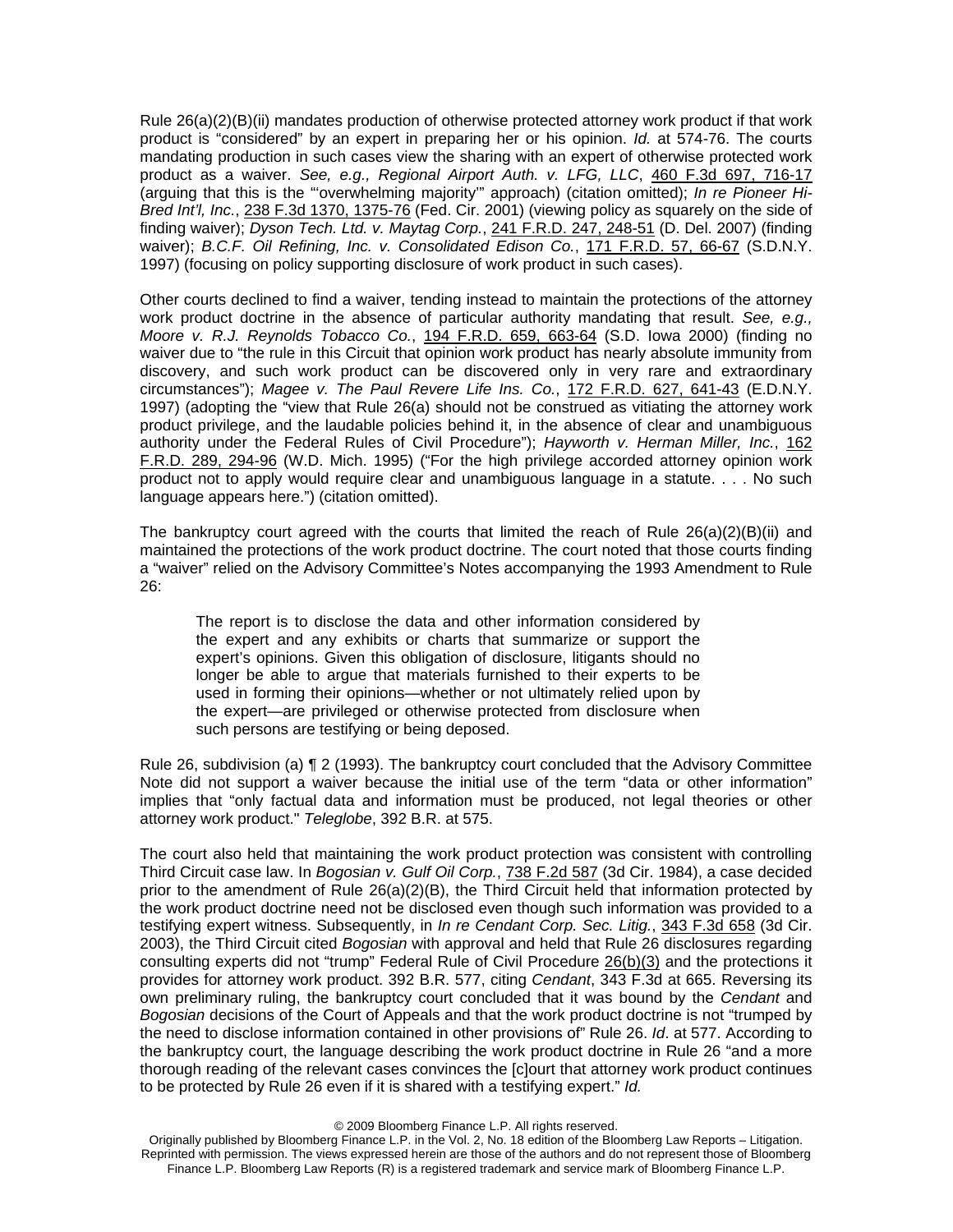The court made clear that any "factual data and information" that is given by an attorney to an expert must be disclosed if it is considered by that expert in the preparation of an opinion. Indeed, even draft reports of experts would be subject to production if they were provided to and "considered" by another expert in preparing that expert's final report. However, under the court's holding, the portions of any communication or draft report that reflect legal strategy and legal theories — core work product — remain protected by Rule 26(b)(3) of the Federal Rules of Civil Procedure and need not be disclosed pursuant to Rule 26(a)(2)(B)(ii). *Id.* at 576-78.

#### *Sanctions*

Notwithstanding its holding that the draft expert reports were not subject to production and thus that their destruction was not improper, the court addressed in detail the appropriateness of the sanctions sought by Defendants. The court applied the test established by the Third Circuit in *Schmid v. Milwaukee Elec. Tool Corp.*, 13 F. 3d 76, 79 (1994) in determining "whether the extreme sanction of barring an expert's report and testimony because of the spoliation of evidence is warranted…." *Id.* at 579. The first *Schmid* factor, the degree of fault of the party who destroyed evidence, was found by the court to be lacking:

It would be impossible for the Court to require that all "drafts" of expert reports be produced because it might require that an expert retain and print his report every time a single change was made to it. This is not required to understand the basis for an expert's opinion and would impede rather than aid cross-examination of the expert.

*Id.* at 580. Next, applying the second *Schmid* factor, the court held that any prejudice sustained by Defendants from the alleged spoliation was "limited" because Defendants "had all the data which the Plaintiff's experts considered save possible comments to their draft reports…." *Id.* at 581. Finally, the court found, applying the last *Schmid* factor, that a more appropriate and "sufficient" sanction was production by Plaintiff and their counsel of additional notes and documents underlying the experts' opinion. *Id.* at 582.

# *Conclusions*

The *Teleglobe* decision provides some helpful guidelines for litigators and their experts appearing in the Delaware bankruptcy court. Significantly, testifying experts should not need to preserve "draft" reports, which, of course, obviates the need for counsel to ensure that such documents are preserved. *Teleglobe* also provides important guidance concerning counsel's communications with experts. When counsel (or other experts) have any communications with experts that do not "reflect the attorney's mental impressions and trial strategy," those communications are subject to disclosure because they may be found to have been "considered" by the expert in forming his or her conclusions. But, when communications solely reflect mental impressions and trial strategy, they should not be subject to discovery. *See id.* at 576-77. Although *Teleglobe* provides wellreasoned precedent for protecting such information from disclosure, courts have vast discretion in resolving these types of discovery issues. Indeed, a district court in the Eastern District of California recently rejected the *Teleglobe* reasoning as a "minority" view.4 The prudent litigator remains best served by limiting the core work product provided to testifying experts.

<sup>&</sup>lt;sup>1</sup> Kenneth Pasquale is a member of Stroock's Financial Restructuring and Litigation departments and frequently represents institutional creditors in reorganization proceedings. Christopher M. Guhin, an associate in Stroock's Litigation department, assisted in the preparation of this article.

Originally published by Bloomberg Finance L.P. in the Vol. 2, No. 18 edition of the Bloomberg Law Reports – Litigation. Reprinted with permission. The views expressed herein are those of the authors and do not represent those of Bloomberg Finance L.P. Bloomberg Law Reports (R) is a registered trademark and service mark of Bloomberg Finance L.P.